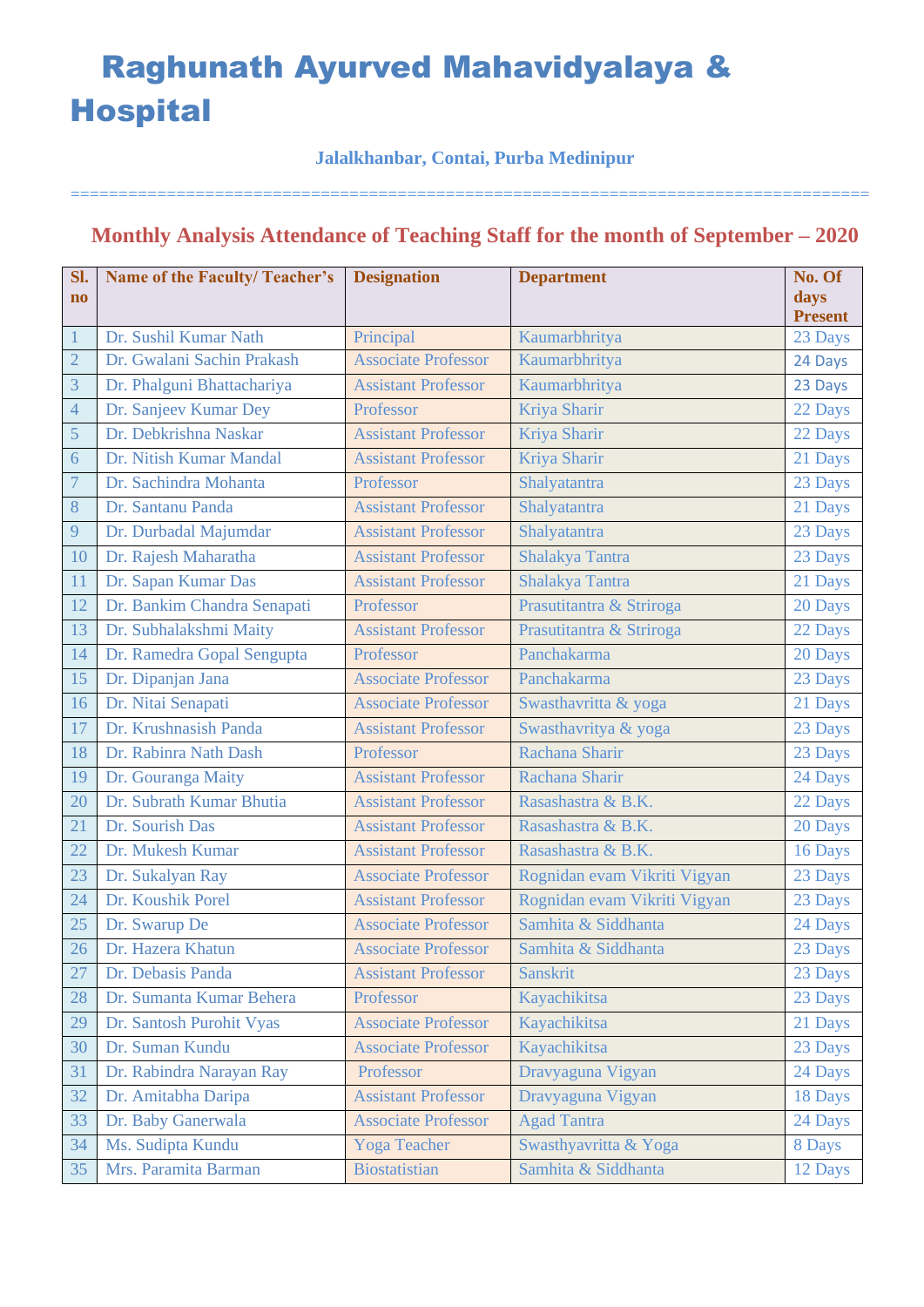## **Jalalkhanbar, Contai, Purba Medinipur**

| Sl.                    | <b>Name of the College Staff</b>      | <b>Designation</b>                | <b>Department</b>    | No. Of                    |
|------------------------|---------------------------------------|-----------------------------------|----------------------|---------------------------|
| $\mathbf{n}\mathbf{o}$ |                                       |                                   |                      | days                      |
|                        | Mr. Swasti Sundar Jana                | Librarian                         | <b>College Staff</b> | <b>Present</b><br>24 Days |
| $\overline{2}$         | Mr. Bijan Jana                        | <b>Assistant Librarian</b>        | <b>College Staff</b> | 25 Days                   |
| 3                      | Ms. Shrabana Bera                     | <b>Library Attendant</b>          | <b>College Staff</b> |                           |
| $\overline{4}$         | Mr. Chandan Kumar Maiti               | Staff for Admin. & Acct. Services | <b>College Staff</b> | 20 Days<br>25 Days        |
| 5                      | Mr. Krishna Rana                      | Staff for Admin. & Acct. Services | <b>College Staff</b> |                           |
| 6                      | Mr. Shankar Prasad Barman             | Staff for Admin. & Acct. Services | <b>College Staff</b> | 25 Days                   |
| $\overline{7}$         | Ms. Sritama Sinha                     | Staff for Admin. & Acct. Services | <b>College Staff</b> | 23 Days                   |
| 8                      | Mr. Sumit Bera                        | Staff for Admin. & Acct. Services | <b>College Staff</b> | 24 Days                   |
| 9                      | Mr. Pulak Pradhan                     | <b>Laboratory Technician</b>      | <b>College Staff</b> | 22 Days                   |
|                        |                                       |                                   |                      | 24 Days                   |
| 10                     | Mr. Raju Panigrahi<br>Mr. Sandip Giri | <b>Laboratory Technician</b>      | <b>College Staff</b> | 23 Days                   |
|                        |                                       | <b>Laboratory Technician</b>      | <b>College Staff</b> | 24 Days                   |
| 12                     | Mr. Dilip Manna                       | <b>Laboratory Technician</b>      | <b>College Staff</b> | 20 Days                   |
| 13                     | Mr. Pijush Kanti Shee                 | <b>Laboratory Technician</b>      | <b>College Staff</b> | 20 Days                   |
| 14                     | Mr. Debbrata Dinda                    | <b>Laboratory Assistant</b>       | <b>College Staff</b> | 18 Days                   |
| 15                     | Mrs. Suparna Pradhan                  | <b>Laboratory Assistant</b>       | <b>College Staff</b> | 18 Days                   |
| 16                     | Mr. Amitava Das                       | <b>Laboratory Assistant</b>       | <b>College Staff</b> | 19 Days                   |
| 17                     | Mr. Bikash Das                        | <b>Laboratory Assistant</b>       | <b>College Staff</b> | 19 Days                   |
| 18                     | Mr. Sukhendu Maity                    | <b>Laboratory Assistant</b>       | <b>College Staff</b> | 18 Days                   |
| 19                     | Mr. Joydeb Jana                       | <b>Laboratory Assistant</b>       | <b>College Staff</b> | 19 Days                   |
| 20                     | Mr. Sutanu Huzzat                     | <b>Museum Keeper</b>              | <b>College Staff</b> | 24 Days                   |
| 21                     | Mr. Swapan Bhunia                     | <b>Museum Keeper</b>              | <b>College Staff</b> | 24 Days                   |
| 22                     | Mr. Dipankar Sasmal                   | <b>Museum Keeper</b>              | <b>College Staff</b> | 16 Days                   |
| 23                     | Mr. Gopal Chandra Pramanik            | <b>Museum Keeper</b>              | <b>College Staff</b> | 18 Days                   |
| 24                     | Mrs Krishna Pradhan                   | <b>Attendant</b>                  | <b>College Staff</b> | 20 Days                   |
| 25                     | Mr. Soumendu Maity                    | <b>Attendant</b>                  | <b>College Staff</b> | 18 Days                   |
| 26                     | Mr. Debkumar Mishra                   | <b>Attendant</b>                  | <b>College Staff</b> | 16 Days                   |
| 27                     | Mrs. Tanaya Das Rana                  | <b>Attendant</b>                  | <b>College Staff</b> | 17 Days                   |
| 28                     | Mr. Sutirtha Das                      | <b>Attendant</b>                  | <b>College Staff</b> | 16 Days                   |
| 29                     | Mrs. Sutapa Barik Maity               | <b>Attendant</b>                  | <b>College Staff</b> | 19 Days                   |
| 30                     | Mrs. Siuli Metya                      | <b>Attendant</b>                  | <b>College Staff</b> | 23 Days                   |
| 31                     | Mr. Manojit Ghosh                     | Peon                              | <b>College Staff</b> | 20 Days                   |
| 32                     | Mrs. Sikha Bera                       | Peon                              | <b>College Staff</b> | 15 Days                   |
| 33                     | Mr Sanjoy Paria                       | Peon                              | <b>College Staff</b> | 16 Days                   |
| 34                     | Mr. Tushar Kanti See                  | Peon                              | <b>College Staff</b> | 18 Days                   |
| 35                     | Mr. Amit Das                          | Peon                              | <b>College Staff</b> | 16 Days                   |
| 36                     | Mr. Dibakar Maity                     | Lifter                            | <b>College Staff</b> | 20 Days                   |
| 37                     | Mr. Swapan Kumar Patra                | Gardener                          | <b>College Staff</b> | 24 Days                   |
| 38                     | Mr. Uttam Maity                       | Multipurpose worker               | <b>College Staff</b> | 22 Days                   |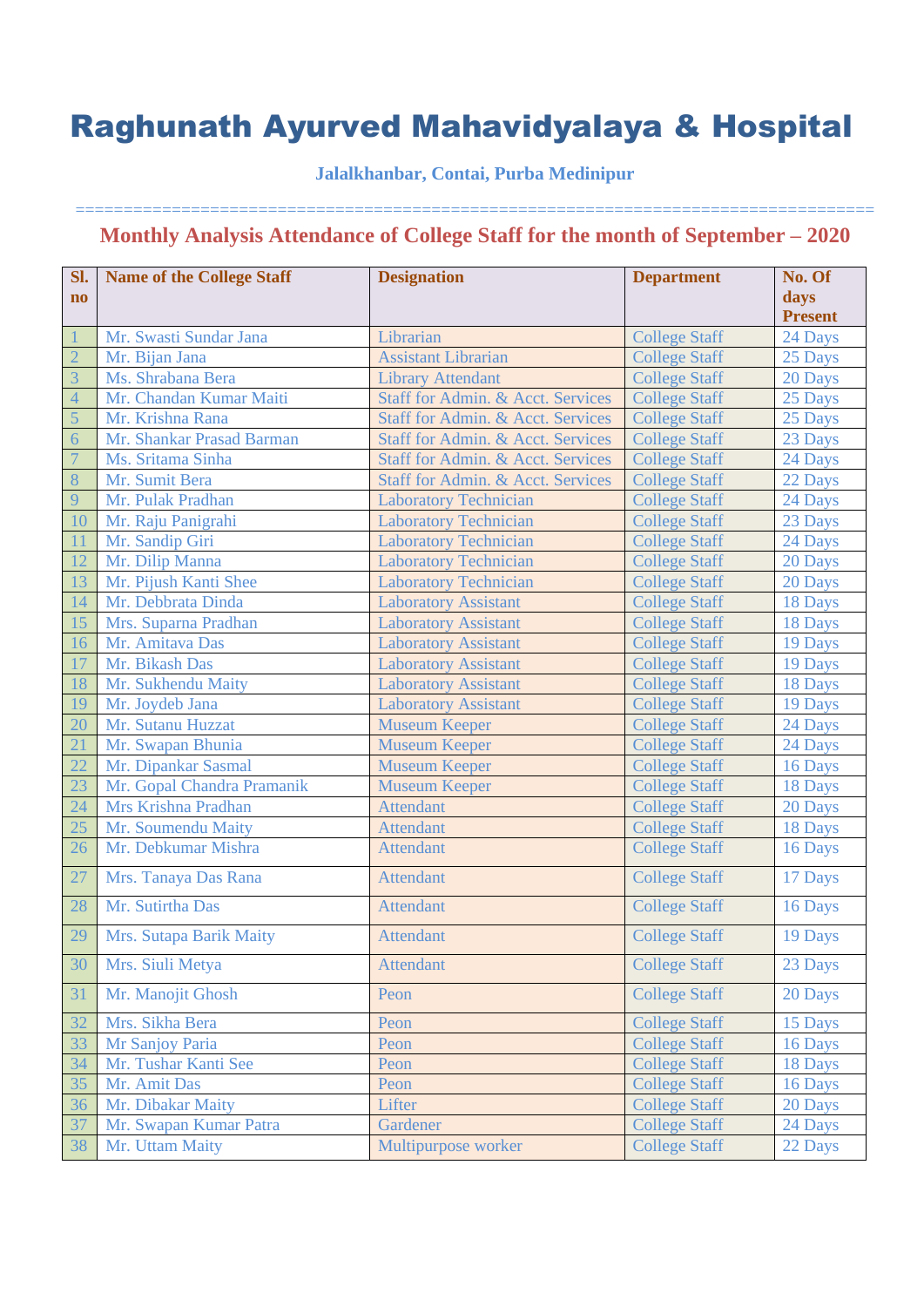**Jalalkhanbar, Contai, Purba Medinipur**

| Sl.<br>$\bf{no}$                 | <b>Name of the College Staff</b> | <b>Designation</b>                         | <b>Department</b>     | No. Of<br>days |
|----------------------------------|----------------------------------|--------------------------------------------|-----------------------|----------------|
|                                  |                                  |                                            |                       | <b>Present</b> |
| $\vert$ 1                        | Prof.(Dr.) Sushil Kumar Nath     | <b>Hospital Superintendent</b>             | <b>Hospital Staff</b> | 25 Days        |
| $\overline{2}$                   | Dr. Asitananda Das               | <b>Deputy Medical Superintendent</b>       | <b>Hospital Staff</b> | 23 Days        |
| $\overline{3}$                   | Mrs. Sulekha Bera                | <b>Matron</b>                              | <b>Hospital Staff</b> | 22 Days        |
| $\overline{4}$                   | Mrs. Chinmoye Maity              | <b>Assistant Matron</b>                    | <b>Hospital Staff</b> | 18 Days        |
| $\overline{5}$                   | Mrs. Safali Jana Pradhan         | <b>Assistant Matron</b>                    | <b>Hospital Staff</b> | 19 Days        |
| $\overline{6}$<br>$\overline{7}$ | Mrs. Anuradha Manna              | <b>Stuff Nurses</b>                        | <b>Hospital Staff</b> | 19 Days        |
|                                  | Ms. Nilam Khatun                 | <b>Stuff Nurses</b>                        | <b>Hospital Staff</b> | 20 Days        |
| 8                                | Mrs. Snigdha Panigrahi           | <b>Stuff Nurses</b>                        | <b>Hospital Staff</b> | 21 days        |
| 9                                | Mrs. Muslima Khatin              | <b>Stuff Nurses</b>                        | <b>Hospital Staff</b> | 22 Days        |
| 10                               | Mrs. Mallika Jana Patra          | <b>Stuff Nurses</b>                        | <b>Hospital Staff</b> | 22 Days        |
| <sup>11</sup>                    | Mrs. Sandipa Jana Huzzat         | <b>Stuff Nurses</b>                        | <b>Hospital Staff</b> | 21 Days        |
| 12                               | Mrs. Krishna Giri Manna          | <b>Stuff Nurses</b>                        | <b>Hospital Staff</b> | 20 Days        |
| 13                               | Mrs. Sandhya Pradhan             | <b>Stuff Nurses</b>                        | <b>Hospital Staff</b> | 22 Days        |
| 14                               | Mrs. Sabita Majhi Pramanik       | <b>Stuff Nurses</b>                        | <b>Hospital Staff</b> | 20 Days        |
| 15                               | Mrs. Dipannita Mandal Jana       | <b>Stuff Nurses</b>                        | <b>Hospital Staff</b> | 21 Days        |
| 16                               | Mrs. Sarmitha Jana               | <b>Stuff Nurses</b>                        | <b>Hospital Staff</b> | 19 Days        |
| 17                               | Mrs. Sadhana Maity               | <b>Stuff Nurses</b>                        | <b>Hospital Staff</b> | 20 Days        |
| 18                               | Mrs. Kanan Deb                   | <b>Stuff Nurses</b>                        | <b>Hospital Staff</b> | 18 Days        |
| 19                               | Mr. Joydeb Manik                 | Ward Boy / Aya                             | <b>Hospital Staff</b> | 23 Days        |
| 20                               | Mr. Arup Payra                   | Ward Boy / Aya                             | <b>Hospital Staff</b> | 21 Days        |
| 21                               | Mr. Somnath Meikap               | Ward Boy / Aya                             | <b>Hospital Staff</b> | 19 Days        |
| 22                               | Mrs. Radha Rani Maity Panja      | Ward Boy / Aya                             | <b>Hospital Staff</b> | 19 Days        |
| 23                               | Mrs. Saptami Bera Pradhan        | Ward Boy / Aya                             | <b>Hospital Staff</b> | 22 Days        |
| 24                               | Mr. Pijush Pradhan               | <b>Workers</b>                             | <b>Hospital Staff</b> | 19 Days        |
| 25                               | Mr. Bapi Das                     | Ward Boy / Aya (Others)                    | <b>Hospital Staff</b> | 19 Days        |
| 26                               | Ms. Namita Rani Das              | Ward Boy / Aya (Others)                    | <b>Hospital Staff</b> | 19 Days        |
| 27                               | Mrs. Sila Guchhait Jana          | Ward Boy / Aya                             | <b>Hospital Staff</b> | 18 Days        |
| 28                               | Mr. Chandan Das                  | Pharmacist                                 | <b>Hospital Staff</b> | 24 Days        |
| 29                               | Mr. Kazi M M Mohiuddin Ahamed    | Pharmacist                                 | <b>Hospital Staff</b> | 20 Days        |
| 30                               | Mrs. Madhuriya Naskar            | Pharmacist                                 | <b>Hospital Staff</b> | 18 Days        |
| 31                               | Mr. Soumitra Das Mahapatra       | Pharmacist                                 | <b>Hospital Staff</b> | 18 Days        |
| 32                               | Mrs. Sefali Shit                 | <b>Dresser</b>                             | <b>Hospital Staff</b> | 21 Days        |
| 33                               | Mr. Tapan Das                    | <b>Dresser</b>                             | <b>Hospital Staff</b> | 19 Days        |
| 34                               | Mr.Swapan Jana                   | <b>Store Keeper</b>                        | <b>Hospital Staff</b> | 24 Days        |
| 35                               | Mr. Debansu Ghorai               | Office Staff (for Registration,<br>Record) | <b>Hospital Staff</b> | 24 Days        |
| 36                               | Mr. Arun Jana                    | Office Staff (for Registration,<br>Record) | <b>Hospital Staff</b> | 23 Days        |
| 37                               | Mr. Suman Maity                  | Office Staff (for Registration,<br>Record) | <b>Hospital Staff</b> | 21 Days        |
| 38                               | Mrs. Sima Dolai                  | Office Staff (for Registration,<br>Record) | <b>Hospital Staff</b> | 20 Days        |
| 39                               | Mr. Somnath Sasmal               | <b>Dark Room Attainder</b>                 | <b>Hospital Staff</b> | 18 Days        |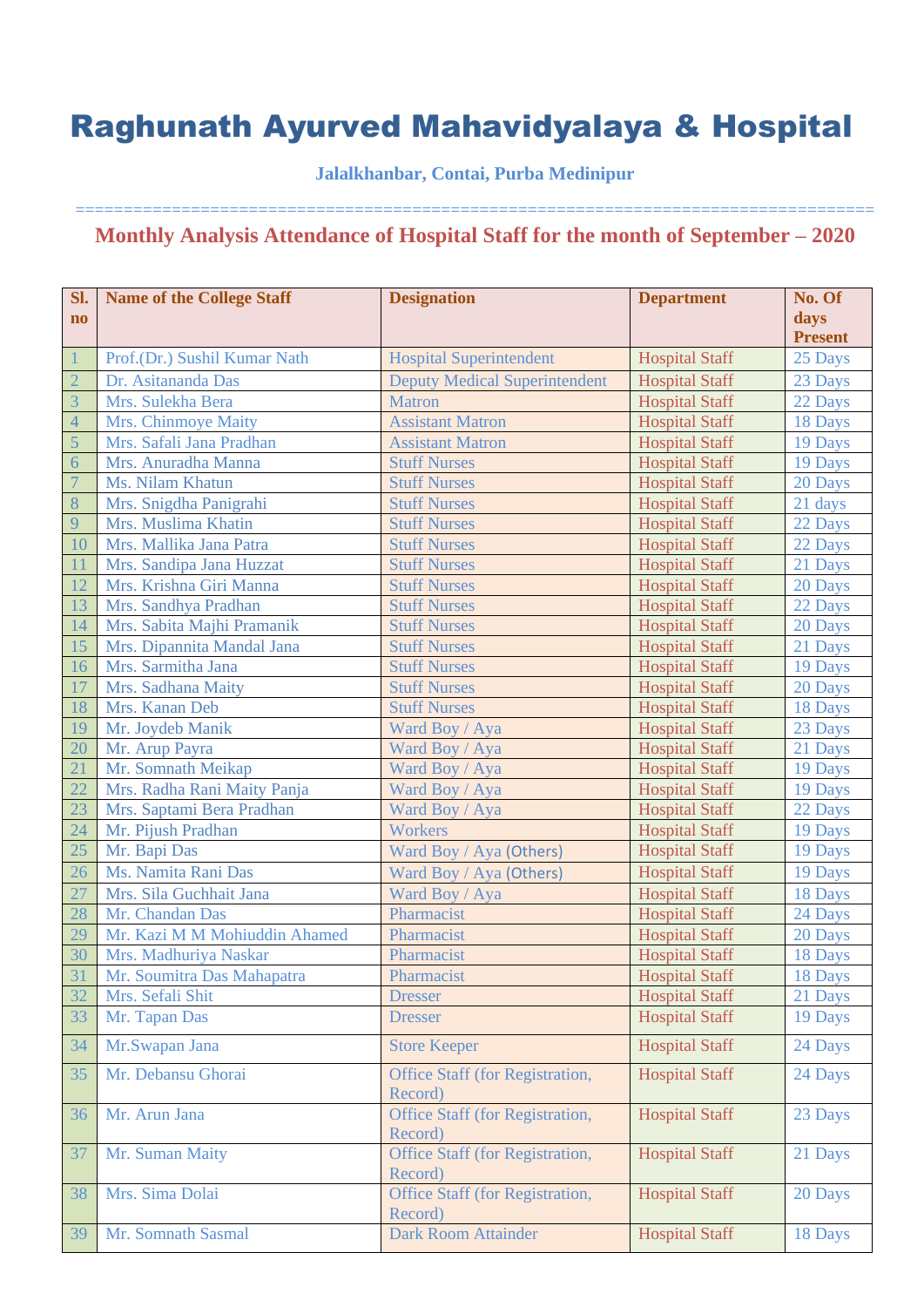## **Jalalkhanbar, Contai, Purba Medinipur**

| Sl.<br>$\mathbf{n}\mathbf{o}$ | <b>Name of the College Staff</b> | <b>Designation</b>                                                                                    | <b>Department</b>     | No. Of<br>days<br><b>Present</b> |
|-------------------------------|----------------------------------|-------------------------------------------------------------------------------------------------------|-----------------------|----------------------------------|
| 40                            | Mr. Satyabrata Nanda             | <b>Staff for Pancakarma Therapy</b><br>Section for OPD & IPD                                          | <b>Hospital Staff</b> | 24 Days                          |
| 41                            | Mr. Prabir Kumar Jana            | <b>Staff for Pancakarma Therapy</b><br>Section for OPD & IPD                                          | <b>Hospital Staff</b> | 21 Days                          |
| 42                            | Mrs. Durga Rana Jana             | <b>Staff for Pancakarma Therapy</b><br>Section for OPD & IPD                                          | <b>Hospital Staff</b> | 18 Days                          |
| 43                            | Mrs. Madhusri Maity Shee         | <b>Staff for Pancakarma Therapy</b><br>Section for OPD & IPD                                          | <b>Hospital Staff</b> | 19 Days                          |
| 44                            | Mr. Nityananda Maity             | <b>OT</b> Attainder                                                                                   | <b>Hospital Staff</b> | 18 Days                          |
| 45                            | Mr. Koushik Jana                 | <b>OT</b> Attainder                                                                                   | <b>Hospital Staff</b> | 23 Days                          |
| 46                            | Dr. Jaykrishan Barman            | <b>Emergency Medical Officer</b>                                                                      | <b>Hospital Staff</b> | 19 Days                          |
| 47                            | Dr. Surajit Jana                 | <b>Emergency Medical Officer</b>                                                                      | <b>Hospital Staff</b> | 18 Days                          |
| 48                            | Dr. Pratap Chandra Ghorai        | RMO & RSMO                                                                                            | <b>Hospital Staff</b> | 22 Days                          |
| 49                            | Dr. Amrit Kumar Nanda            | <b>RMO &amp; RSMO</b>                                                                                 | <b>Hospital Staff</b> | 20 Days                          |
| 50                            | Dr. Mukul Kumar Pahari           | <b>RMO &amp; RSMO</b>                                                                                 | <b>Hospital Staff</b> | 20 Days                          |
| 51                            | Dr. Bibhuti Ranjan Ojha          | <b>RMO &amp; RSMO</b>                                                                                 | <b>Hospital Staff</b> | 18 Days                          |
| 52                            | Dr. Raghunath Das                | <b>RMO &amp; RSMO</b>                                                                                 | <b>Hospital Staff</b> | 17 Days                          |
| 53                            | Dr. Bidyut Chowdhury             | <b>RMO &amp; RSMO</b>                                                                                 | <b>Hospital Staff</b> | 18 Days                          |
| 54                            | Dr. Anulipi Pal                  | <b>RMO &amp; RSMO</b>                                                                                 | <b>Hospital Staff</b> | 21 Days                          |
| 55                            | Dr. Sidhar Ranjan Das            | <b>RMO &amp; RSMO</b>                                                                                 | <b>Hospital Staff</b> | 18Days                           |
| 56                            | Dr. Dulal Kumar Mahapatra        | <b>RMO &amp; RSMO</b>                                                                                 | <b>Hospital Staff</b> | 18 Days                          |
| 57                            | Dr. Kajal Burman                 | <b>RMO &amp; RSMO</b>                                                                                 | <b>Hospital Staff</b> | 19 Days                          |
| 58                            | Dr. Jagajyoti Burman             | <b>RMO &amp; RSMO</b>                                                                                 | <b>Hospital Staff</b> | 21 Days                          |
| 59                            | Dr. Sushil Kumar Nath            | <b>Consultants (Teachers Of Clinical</b><br>Departments including Swasthavritta<br>& Yoga Department) | <b>Hospital Staff</b> | 25 Days                          |
| 60                            | Dr. Subhalakshi Maity            | Prosuti evum Stri Roga Specialist<br>(Teachers of Prosuti evum Stri Roga<br>Depertment)               | <b>Hospital Staff</b> | 22 Days                          |
| 61                            | Dr. Debashri Maiti               | <b>Consultants (Teachers Of Clinical</b><br>Departments including Swasthavritta<br>& Yoga Department) | <b>Hospital Staff</b> | 22 Days                          |
| 62                            | Dr. Krushnasish Panda            | Yoga Teacher or Expert (from<br>Swasthavritta & Yoga Department)                                      | <b>Hospital Staff</b> | 24 Days                          |
| 63                            | Dr. Sumanta Kumar Behera         | <b>Consultants (Teachers Of Clinical</b><br>Departments including Swasthavritta<br>& Yoga Department) |                       |                                  |
| 64                            | Dr. Dilip Kumar Das              | <b>Consultants (Teachers Of Clinical</b><br>Departments including Swasthavritta<br>& Yoga Department) | <b>Hospital Staff</b> | 21 Days                          |
| 65                            | Dr. Bankim Chandra Senapati      | <b>Consultants (Teachers Of Clinical</b><br>Departments including Swasthavritta<br>& Yoga Department) |                       |                                  |
| 66                            | Dr. Sapan Kumar Das              | <b>Consultants (Teachers Of Clinical</b><br>Departments including Swasthavritta<br>& Yoga Department) | <b>Hospital Staff</b> | 21 Days                          |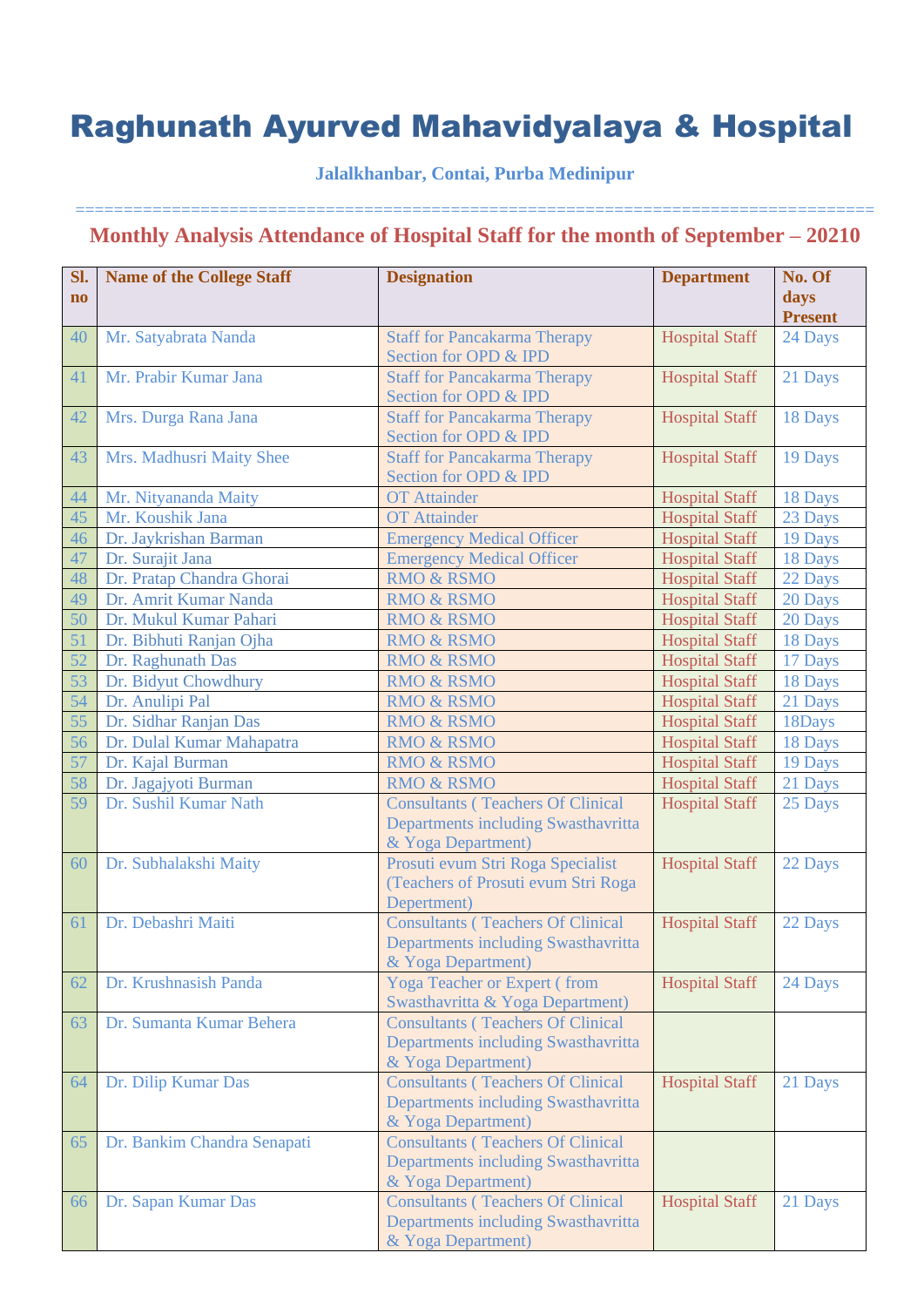## **Jalalkhanbar, Contai, Purba Medinipur**

| Sl.                    | <b>Name of the College Staff</b> | <b>Designation</b>                                                              | <b>Department</b>     | No. Of                 |
|------------------------|----------------------------------|---------------------------------------------------------------------------------|-----------------------|------------------------|
| $\mathbf{n}\mathbf{o}$ |                                  |                                                                                 |                       | days<br><b>Present</b> |
| 67                     | Dr. Durbadal Majumdar            | Shalya & Ksharsutra Therapy                                                     | <b>Hospital Staff</b> | 24 Days                |
|                        |                                  | Specialists (Teacher Of Shalya                                                  |                       |                        |
|                        | Dr. Suman Kundu                  | Department)                                                                     |                       |                        |
| 68                     |                                  | <b>Consultants (Teachers Of Clinical</b><br>Departments including Swasthavritta | <b>Hospital Staff</b> | 23 Days                |
|                        |                                  | & Yoga Department)                                                              |                       |                        |
|                        | Dr. Sachindra Mohanta            | <b>Consultants (Teachers Of Clinical</b>                                        |                       |                        |
| 69                     |                                  | Departments including Swasthavritta                                             |                       |                        |
|                        |                                  | & Yoga Department)                                                              |                       |                        |
| 70                     | Dr. Nitai Senapati               | <b>Consultants (Teachers Of Clinical</b><br>Departments including Swasthavritta | <b>Hospital Staff</b> | 23 Days                |
|                        |                                  | & Yoga Department)                                                              |                       |                        |
| 71                     | Dr. Santanu Panda                | <b>Consultants (Teachers Of Clinical</b>                                        | <b>Hospital Staff</b> | 21 Days                |
|                        |                                  | Departments including Swasthavritta                                             |                       |                        |
|                        |                                  | & Yoga Department)                                                              |                       |                        |
| 72                     | Dr. Dipanjan Jana                | <b>Consultants (Teachers Of Clinical</b>                                        | <b>Hospital Staff</b> | 23 Days                |
|                        |                                  | Departments including Swasthavritta<br>& Yoga Department)                       |                       |                        |
| 73                     | Dr. Bidhan Roy                   | Panchakarma Specialists (Teachers of                                            | <b>Hospital Staff</b> | 21 Days                |
|                        |                                  | Panchakarma Teaching Department)                                                |                       |                        |
| 74                     | Dr. Sayantika Bandyopadhyay      | <b>Consultants (Teachers Of Clinical</b>                                        | <b>Hospital Staff</b> | 16 Days                |
|                        |                                  | Departments including Swasthavritta                                             |                       |                        |
| 75                     | Dr. Phalguni Bhattacharya        | & Yoga Department)<br><b>Consultants (Teachers Of Clinical</b>                  | <b>Hospital Staff</b> | 22 Days                |
|                        |                                  | Departments including Swasthavritta                                             |                       |                        |
|                        |                                  | & Yoga Department)                                                              |                       |                        |
| 76                     | Mr. Kafirul Sk                   | X-ray Technician or Radiographer                                                | <b>Hospital Staff</b> | 24 Days                |
| 77                     | Dr. Rishi Das                    | Physiotherapist (Part – Time)                                                   | <b>Hospital Staff</b> | 10 Days                |
| 78                     | Dr. Rupa Jana                    | Radiologist (Part – Time)                                                       | <b>Hospital Staff</b> | 8 Days                 |
| 79                     | Dr. Subhasish Pradhan            | Dentist (Part – Time)                                                           | <b>Hospital Staff</b> | 10 Days                |
| 80                     | Dr. Partha Pratim Das            | Anaesthesiologist (Part – Time)                                                 | <b>Hospital Staff</b> | 6 Days                 |
| 81                     | Dr. Ardhendu Sekhar Hazra        | Paediatrician (Part – Time)                                                     | <b>Hospital Staff</b> | 4 Days                 |
| 82                     | Dr. Prakiti Ranjan Roy           | Pathologist (Part – Time)                                                       | <b>Hospital Staff</b> | 8 Days                 |
| 83                     | Dr. Sattyam Maity                | Ophthalmologist (Part – Time)                                                   | <b>Hospital Staff</b> | 4 Days                 |
| 84                     | Dr. Promod Pramanik              | Obstetrician & Gynaecologist (Part – Time)                                      | <b>Hospital Staff</b> | 8 Days                 |
| 85                     | Dr. Sayan Hazra                  | Medicine Specialist (Part – Time)                                               | <b>Hospital Staff</b> | 8 Days                 |
| 86                     | Dr. Samir Kumar Dey              | Surgical Specialist (Part – Time)                                               | <b>Hospital Staff</b> | 6 Days                 |
| 87                     | Mrs.Jhuma Das                    | Panchakarma Asst                                                                | <b>Hospital Staff</b> | 21 Days                |
| 88                     | Mrs. Rekha Ghosh                 | Midwife                                                                         | <b>Hospital Staff</b> | 18 Days                |
| 89                     | Mrs. Sabina Khatun               | Laboratory Technician                                                           | <b>Hospital Staff</b> | 24 Days                |
| 90                     | Mr. Nimai Bar                    | Workers                                                                         | <b>Hospital Staff</b> | 19 Days                |
| 91                     | Mr. Kanchan Pradhan              | Workers                                                                         | <b>Hospital Staff</b> | 23 Days                |